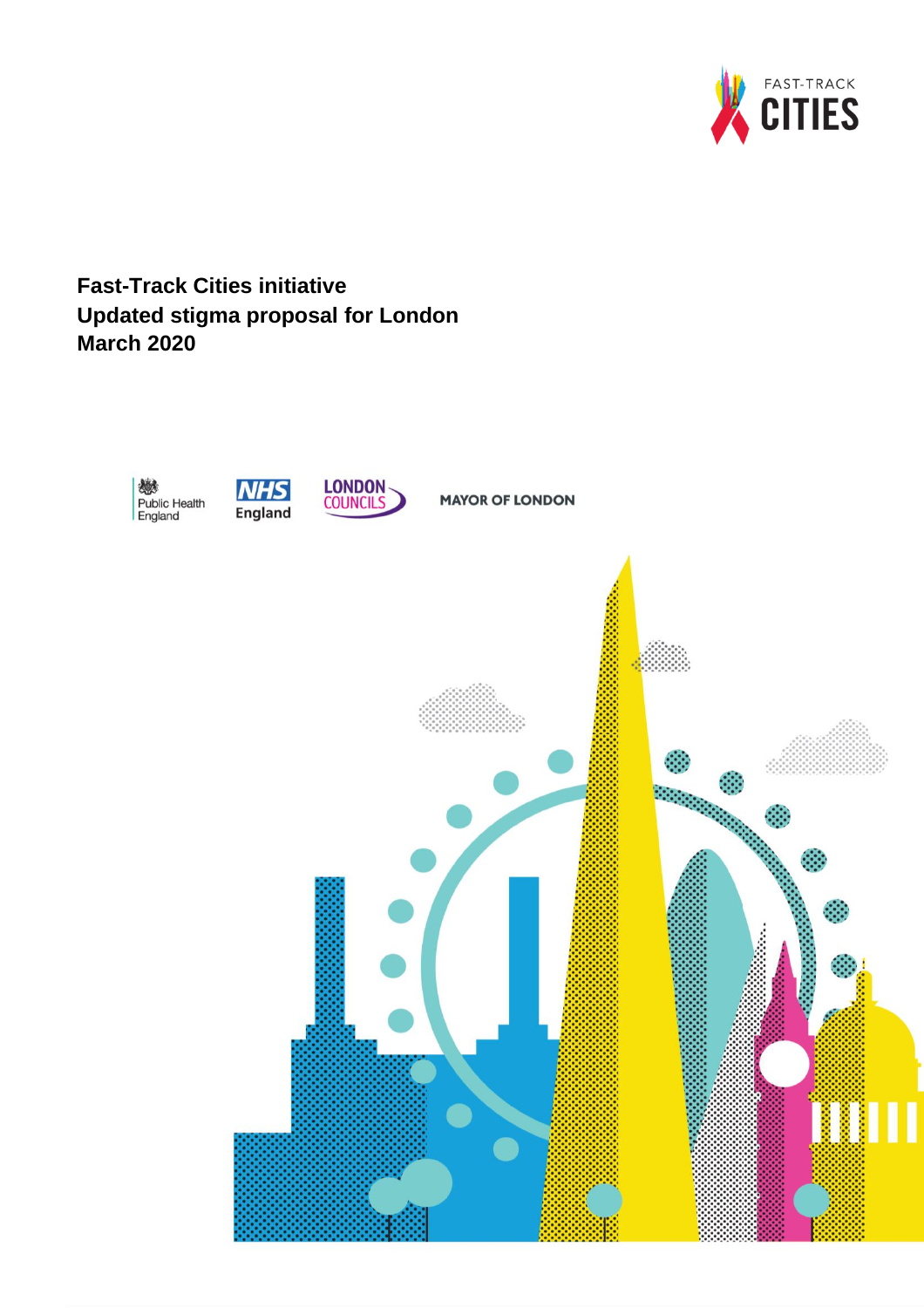

## **Introduction**

We must address HIV stigma to get London to zero new HIV transmissions, zero preventable deaths and to get 100 percent of people living well with HIV.

The [London Fast-Track Cities](https://www.healthylondon.org/our-work/fast-track-cities-initiative/) initiative has funding for the next three years to help London to get to zero HIV stigma by 2030.

The [Fast-Track Cities London Leadership Group](https://www.healthylondon.org/our-work/fast-track-cities-initiative/fast-track-cities-london-leadership-group/) set up a stigma group to lead on this work. The group includes people from voluntary groups, the NHS, local councils, public health and the Mayor's office, healthcare professionals and people living with HIV.

The stigma group looked at the evidence of how to address HIV stigma. They also looked at the work already happening in London.

The group set out three key areas for London's response to tackle HIV stigma: internal stigma, stigma in the NHS and other public services and stigma in society.

The stigma group shared a draft proposal for feedback. People living with HIV, and people working in the HIV sector attended an event on Friday 31 January to shape the proposal.

### **The vision**

Our vision is to change people's behaviours and attitudes. We want to create community and social action to make London an HIV-friendly city:

### *Londoners will feel comfortable to be open about their HIV status, and they will not experience stigma based on their HIV status. Londoners will be able to live well with HIV.*

What will look and feel different?

We want Londoners to be able to say:

- I do not discriminate against people living with HIV, at risk of HIV or affected by HIV
- I am not afraid of meeting people living with HIV
- I do not experience stigma based on my HIV status
- I feel free and able to be open about my HIV status without fear of stigma
- Organisations that provide me with public services are HIV-friendly
- I feel able to challenge stigma or discrimination when I witness it

The [Fast-Track Cities London](https://www.healthylondon.org/wp-content/uploads/2019/12/FTCI-roadmap-800x500@1.5x.png) roadmap to zero shows our vision of what 2030 will look like for London. It shows the link between our stigma work and the other Fast-Track Cities work happening.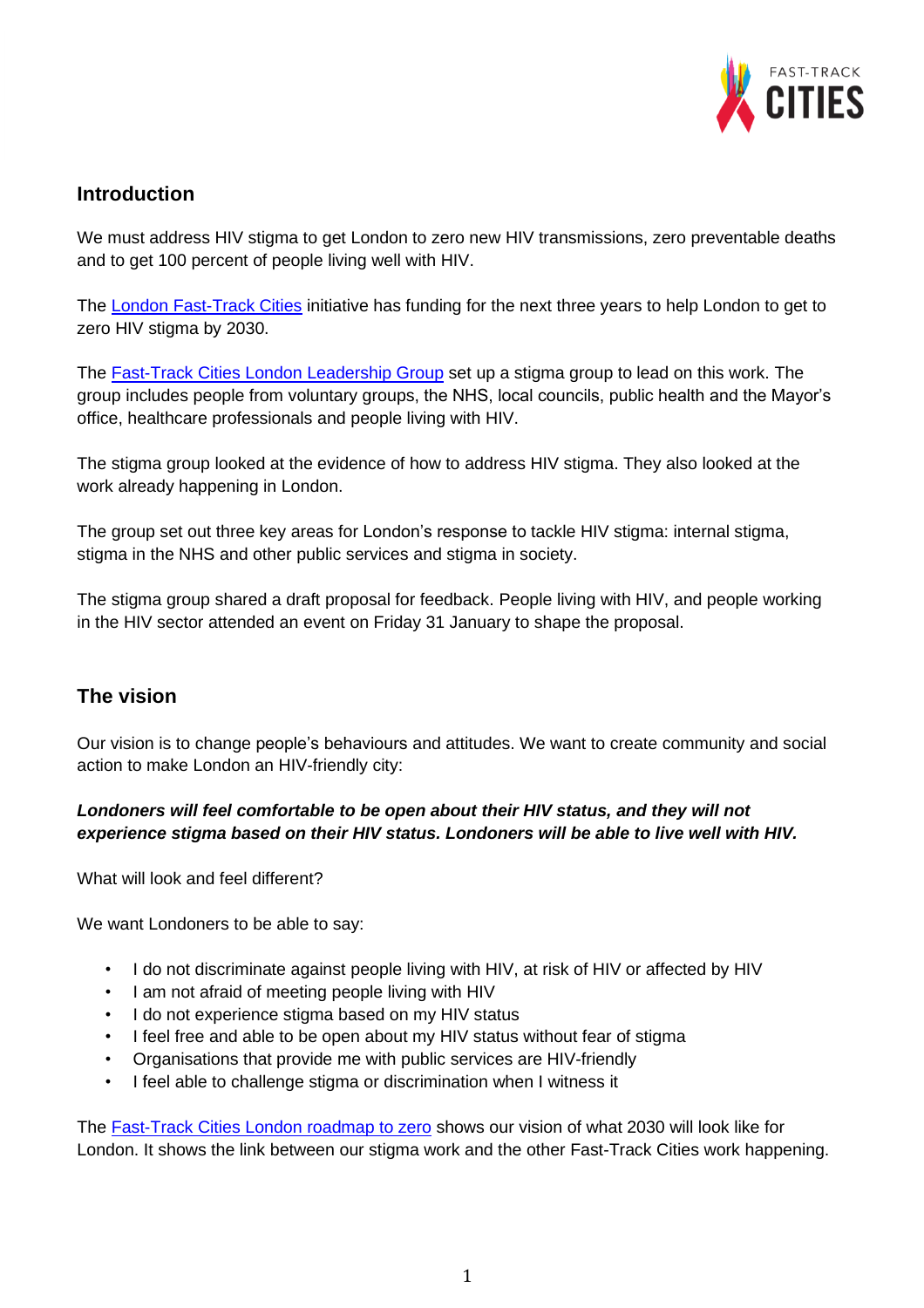

### **How did we get feedback?**

We shared our plans to get a range of feedback. See the full list [of what we did](https://www.healthylondon.org/wp-content/uploads/2020/03/Appendix-A-how-did-we-get-feedback-pdf-version.pdf) in Appendix A.

In general, people agreed on the three key areas, and proposed work. People felt that some of what was described already existed. The next steps need to build on, rather than copy, this work.

People agreed that we must consider other types of stigma that people experience (for example because of their race or gender). A key item to consider was the plan for continuing this work when the three-year funding finishes.

With the rest of the feedback, there were many different ideas about the best way to do this work.

People also strongly advised us to make sure that we write materials in plain English so all people living with HIV can read and feedback on plans.

A full [summary of the feedback received can be found in Appendix B.](https://www.healthylondon.org/wp-content/uploads/2020/03/Appendix-B-feedback-received-on-original-proposal-pdf-version.pdf)

### **What values will guide this work?**

The feedback we got supported the guiding principles or values in our draft proposal. Everything we do to end stigma in London should be designed with these values in mind.

These values are:

*a. Be community led*

We need to make sure people living with HIV lead the design and delivery of this work.

*b. Use the right language* 

We need to make sure the language we use is easy to understand. We need to make sure our language does not reinforce stigma and that it takes into account the diversity of people in the HIV community.

### *c. Put the 'human' back into HIV*

We need to focus on the person living with HIV and not the virus. We need to make it normal to talk about people living with HIV, not to talk about the problem of the virus.

#### *d. Call out stigma*

We need to make it clear what stigma looks like in real life and how it affects people.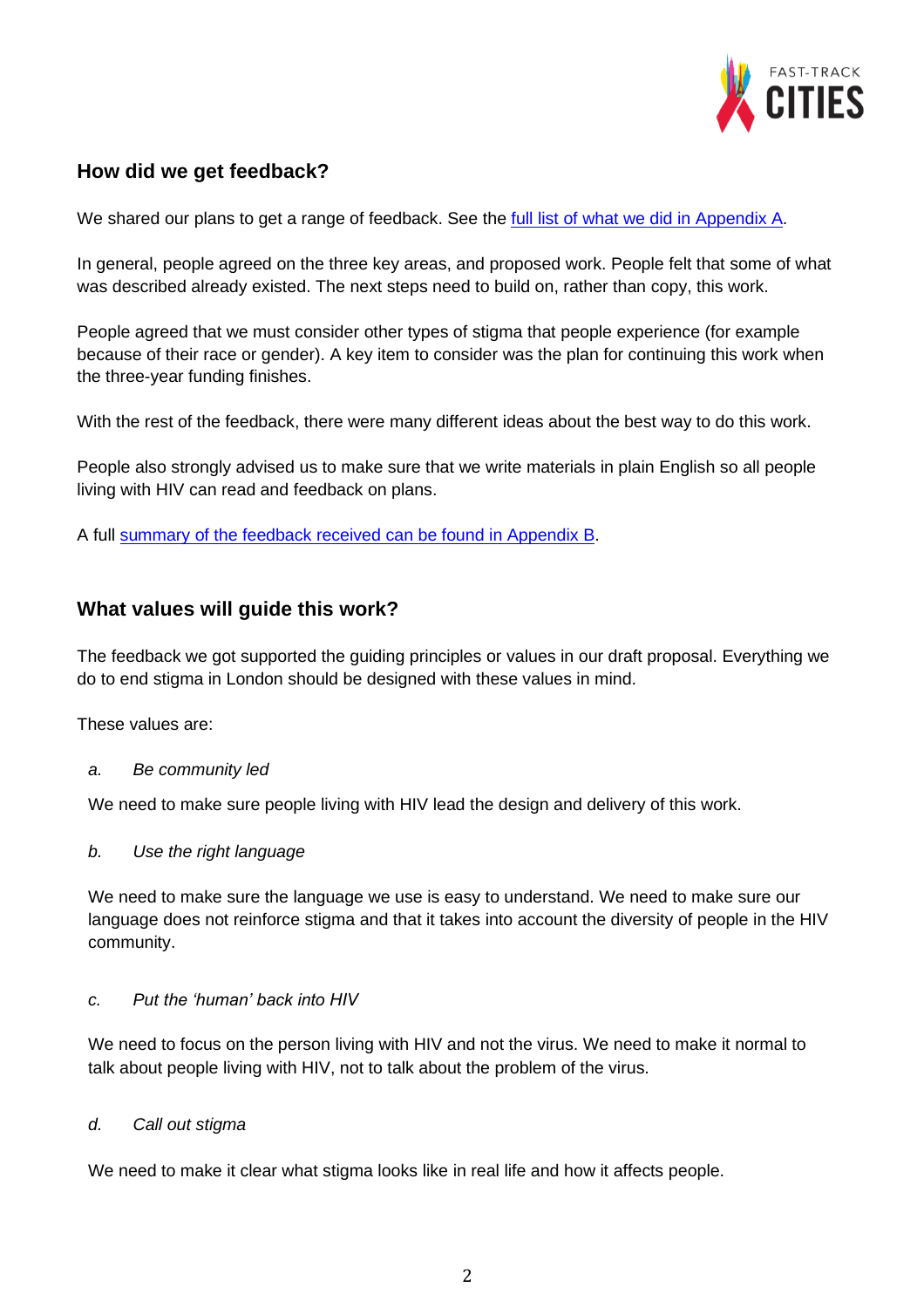

#### *e. Strengthen how the UK responds to stigma*

We need to work together with other UK cities to build a strong national response to HIV stigma.

#### *f. Find out the best ways to tackle stigma*

We need to use evidence about the best ways to address HIV stigma and evaluate what we do, so we know what works.

### *g. Focus on connecting stigmas and the effects on health*

We need to design work that supports the different types of people living with HIV. We need to understand how other forms of stigma affect people's lives and health. We need to make sure our work goes deep into communities where there is no current support.

### *h. Create community or social action*

We need to make sure communities learn about HIV. Communities need to come up with solutions and take action to stop stigma together. One piece of work alone cannot stop stigma.

#### *i. Add value to current anti-stigma work*

We need to recognise work that tackles stigma and make sure our work adds value. We need to celebrate and share work. We need to emphasise the anti-stigma message and increase the impact of existing work.

*j. Consider how stigma work done with Fast-Track Cities funding will continue after the funding ends*

We need to plan for this when we design the next steps.

### **Proposed anti-stigma work**

People generally agreed on the draft proposal's three focus areas. Below, we describe each area. We have included a summary of all the feedback we received [broken down by area in Appendix B.](https://www.healthylondon.org/wp-content/uploads/2020/03/Appendix-B-feedback-received-on-original-proposal-pdf-version.pdf)

### **Internal stigma**

### **We need to address internal stigma by empowering people living with, affected by and at risk of contracting HIV. We propose to do two things for this work:**

1. We will train people living with, affected by and at risk of HIV. This will support people to develop resilience, confidence and skills to tackle internal stigma.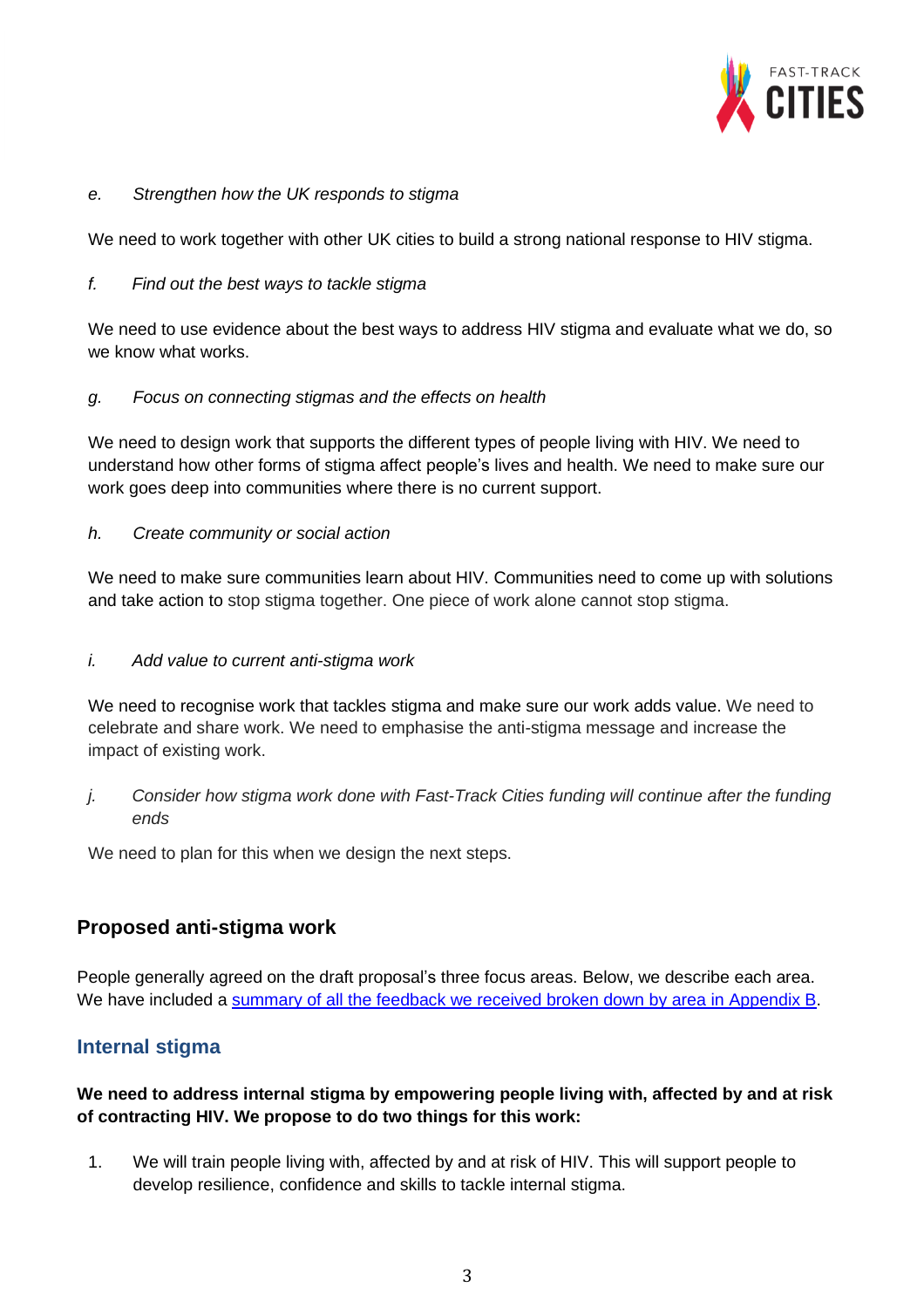

Based on the feedback:

- A range of voices will help design the training
- The training will take into account other forms of discrimination
- The training will train a diverse group of people
- The training will cover basic expenses like travel or childcare to allow people to attend
- We will take account of existing work
- The training will increase skills to improve people's quality of life. For example, the training will develop people's skills for future employment
- There will be a clear route for referral into mental health services for people who need it
- 2. After the training, we will create and grow a group of HIV ambassadors.

The ambassadors will be the public facing voices of London's Fast-Track Cities initiative. Ambassadors will share their stories with other people in the HIV community. Ambassadors will share their stories through the work with the public.

The ambassadors will represent a wide variety of people and have clearly defined roles. We will create a method to compensate ambassadors for their time.

The stigma group ran a survey to find out about current work to tackle internal stigma. We included the [results in Appendix C.](https://www.healthylondon.org/wp-content/uploads/2020/03/Appendix-C-fact-finding-survey-on-what-work-already-exists-pdf-version.pdf)

# **Stigma in the NHS and other public services**

#### **We will create an 'HIV-friendly' charter or kitemark for organisations.**

Fast-Track Cities wants organisations in London to commit to being HIV-friendly. Fast-Track Cities will start this work with the NHS; the NHS is one of the biggest employers in London and one of the partners of Fast-Track Cities. We want to make sure that people who use the NHS are confident to be open about their HIV status, if they want to.

We will create an HIV-friendly charter, which will detail what an NHS organisation must put in place to meet the "HIV-friendly" standard. We will ask organisations to commit at board level. We will ask organisations to provide evidence that they meet the criteria for the charter. If organisations meet the criteria, they will receive the HIV-friendly award.

The proposed criteria are for organisations to:

- Train staff about HIV stigma
- Run a campaign in their organisation using a communications toolkit
- Put in place a clear reporting process for people who experience discrimination
- Put in place support for staff living with or affected by HIV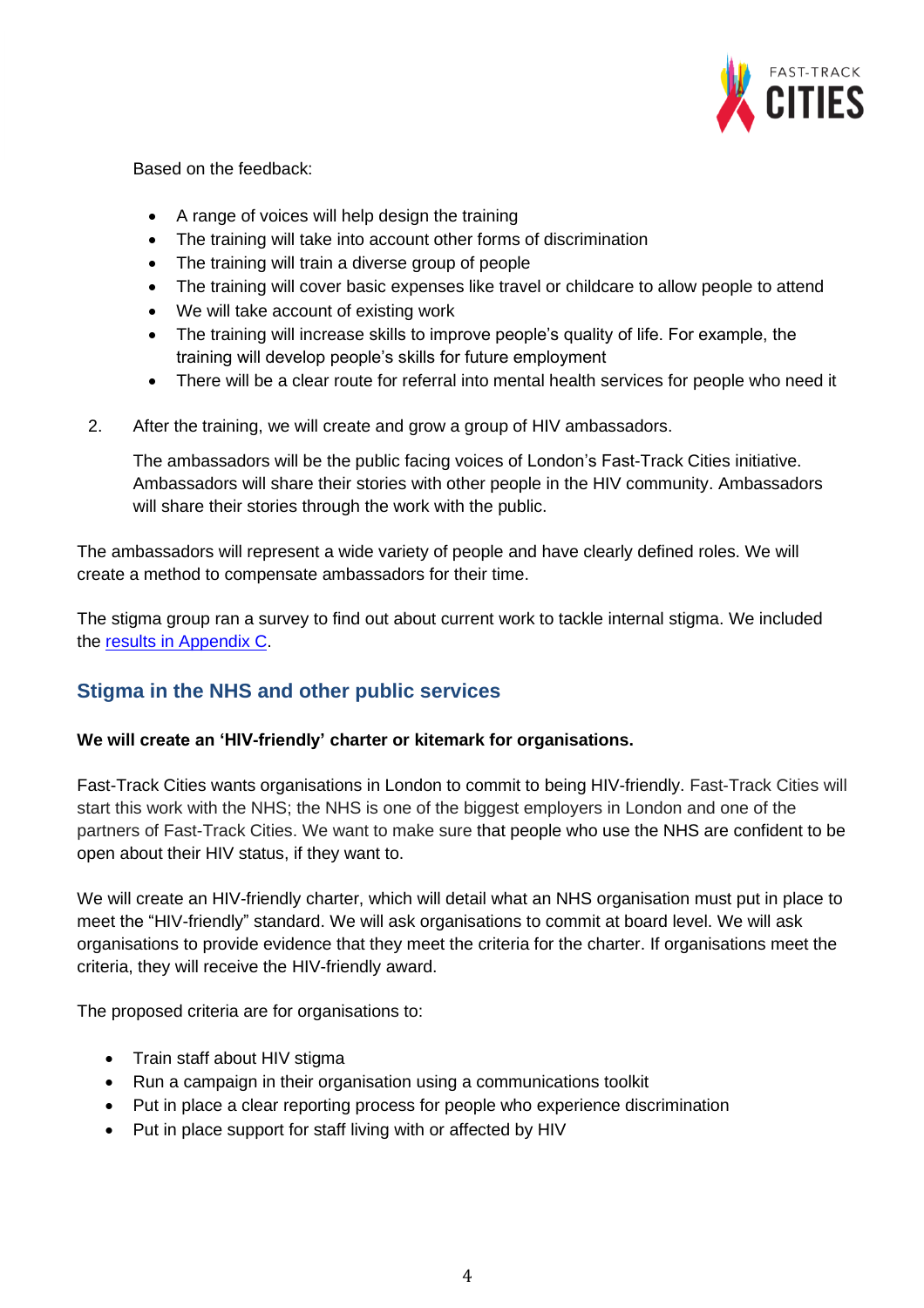

We will include a regular review that make sure organisations who are awarded HIV-friendly status, stay committed to the charter. We will plan to make sure the HIV-friendly charter can continue after the three years funding finishes.

We will pilot the charter with a few NHS organisations before we roll it out to all of London. We received a few ideas for the best way to select pilot organisations. We will consider these ideas in the next steps.

We will use a positive approach with the HIV-friendly charter – we will celebrate the role of the NHS in London's response to HIV. We will celebrate how close London is to zero transmissions, and we will not shame or criticise NHS staff.

After we roll out the HIV-friendly charter across the NHS, we will expand the HIV-friendly charter to other government services. For example, we will use a similar approach to roll out the charter in:

- Care homes
- Social services
- The police force
- Housing offices

The stigma group ran a survey to find out about current work to tackle stigma. We included the results [in Appendix C.](https://www.healthylondon.org/wp-content/uploads/2020/03/Appendix-C-fact-finding-survey-on-what-work-already-exists-pdf-version.pdf)

# **Stigma in society**

### **We will change how people see HIV in the 2020s, both for people living with HIV and the people around them.**

Our vision for this work matches our principles to create social action, a human voice and community led storytelling. We want to create a call to action to 'come join us'. We want to build a social movement for change. The work should support existing work to make conversations about HIV normal, through strong and positive stories from people living with HIV.

Due to the different opinions we received on how to deliver this work, this work may be the most difficult to deliver of the three areas. The next steps will be:

- To review in more detail existing work and all of the feedback that we received
- To review the evidence on how to create social action for change

However, from what we heard we know:

This work must not copy what organisations already do. People suggested that we do something radically different. People also suggested that we give more funding to work that organisations do already, so they can expand their reach.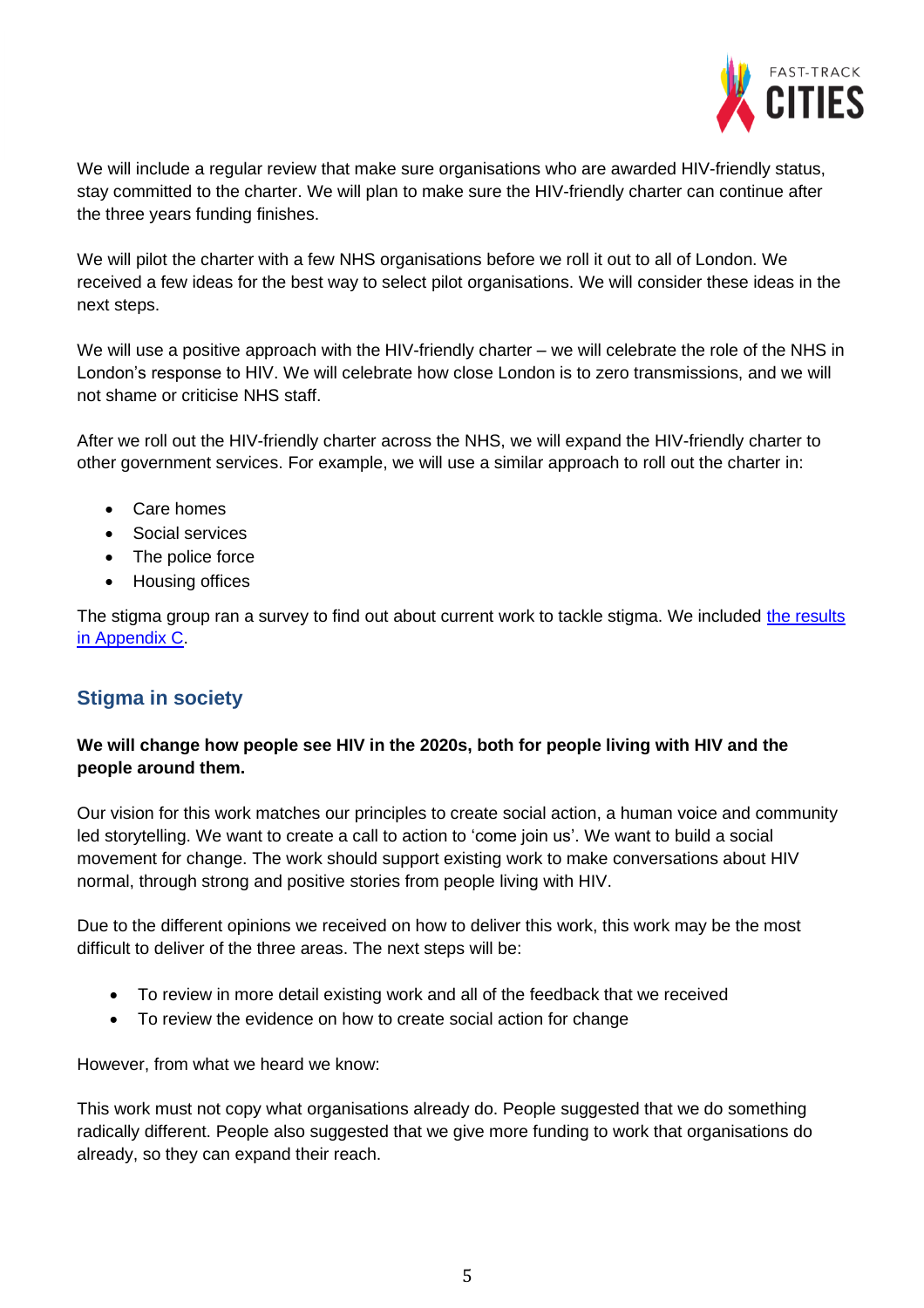

People talked a lot about the existing campaigns in London. A social movement is not a campaign, but it does have campaign elements in it. With our next steps, the stigma group will invite organisations that run existing campaigns to share their work in more detail. We want to identify gaps and opportunities.

For this part of the work, the feedback was:

- The work should be big, bold and visible
- Engage with the public outside of the HIV sector to avoid 'preaching to the converted'
- Consider other forms of discrimination
- Use messages that also involve HIV negative people, and use influencers, social media and the media to spread our messages
- Work with other sectors to break out of the 'HIV bubble'
- Make sure the HIV message is not watered down to keep a clear focus on the goal of getting to zero stigma

The stigma group ran a survey to find out about current work to tackle stigma. We included [the results](https://www.healthylondon.org/wp-content/uploads/2020/03/Appendix-C-fact-finding-survey-on-what-work-already-exists-pdf-version.pdf) [in Appendix C.](https://www.healthylondon.org/wp-content/uploads/2020/03/Appendix-C-fact-finding-survey-on-what-work-already-exists-pdf-version.pdf)

### **Evaluation**

The evaluation for this work will be complex.

Stigma is a complex topic, and lots of different organisations are doing anti-stigma work in London. We will need to think through how we evaluate the impact of our work. Members of the stigma group will receive support from specialists to design the evaluation plans from the start.

### **Next steps**

The next steps are to:

- Agree the budget for each key area of work: internal stigma, stigma in the NHS and public services and stigma in society
- Agree the timelines
- Plan how to commission each part of the work

#### **Internal stigma**:

We will create a course outline. The course will be adaptable for different communities, cultures and contexts. We will develop the course with HIV organisations and people from the community. We will then invite organisations to bid to deliver the course to the people they serve.